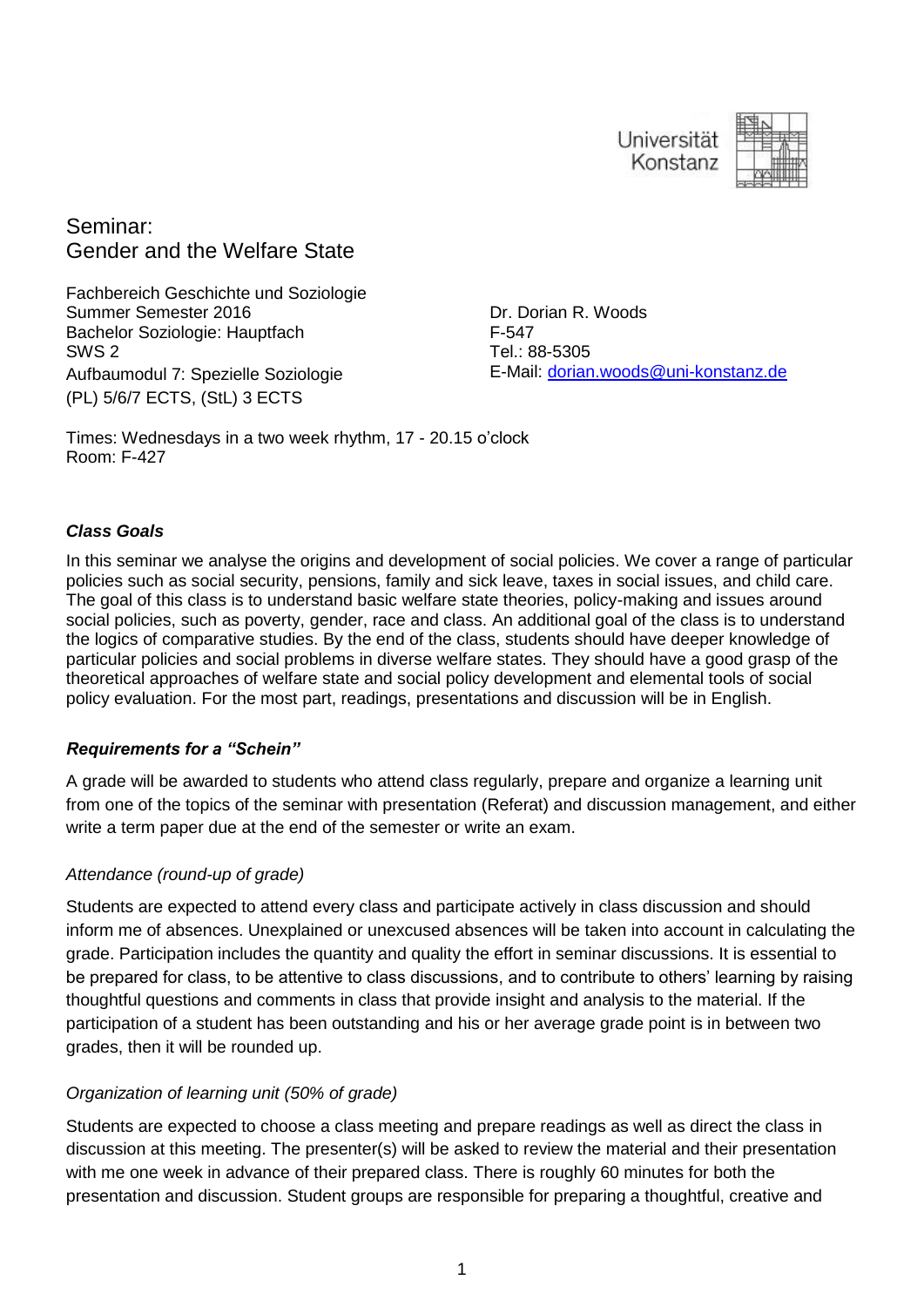critical presentation of the material. Please do not only summarize the readings for the presentation, but assume that the class has read the material. The evaluation of students' work rests on the quality of the presentation and discussion (see my evaluation sheet) as well as the hand-out.

## *Term paper or written exam (50% of grade)*

The term paper should be around 20 pages including references. The paper needs to be finished by the 20. August 2016. It is possible to write the paper in German. An extra consultation with me is a good idea for innovative term paper topics and effective/efficient writing. Academic citing and honesty is required. Alternatively, a class exam can be arranged for the last day of class. The exam tests terminology, theories and incorporates issues we discussed in class.

## *Required Readings and Ilias Platform*

Readings with an asterisk are required reading for the entire class, and those without asterisks are material which can be read in addition to required readings and for those who are presenting. All students are encouraged to read this additional material to add to class discussions and their written work. The Ilias Platform is a learning and organisational tool for the seminar. All of the presentations and handouts should be loaded up on the platform. Students can gain access to the course by applying directly through the Ilias Platform. The password is: GWS2016

*Good overviews of welfare state topics and issues can be found in the following books:*

- Castles, Francis G.; Leibfried, Stephan; Lewis, Jane; Obinger, Herbert; Pierson, Christopher, 2010: *The Oxford Handbook of the Welfare State*. Oxford: Oxford University Press.
- Pierson, Christopher; Castles, Francis G.; Naumann, Ingela K. (2014). *The Welfare State Reader.* Third Edition. Cambridge, UK and Malden, US: Polity Press.
- Schmid, Josef (2010). *Wohlfahrtsstaaten im Vergleich*. 3te. Auflage. Wiesbaden: VS Verlag.

## *Seminar Sessions*

## **1. Session 20.04.16** *Introduction and overview of approaches, questions and concepts*

#### *Introduction*

#### *Guiding questions:*

What is welfare state research? How has welfare state research developed? What is social policy? How do you approach social policy analysis? How can we trace important social policy developments and outcomes in terms of gender?

#### *Concepts:*

Gender, welfare states, (types of) social policy, recent developments in research approaches and policy

*Literature:* 

Overbye, Einar (2010). Chapter 10. Disciplinary Perspectives. In: Castles, Francis G.; Leibfried, Stephan; Lewis, Jane; Obinger, Herbert; Pierson, Christopher, 2010: *The Oxford Handbook of the Welfare State*. Oxford: Oxford University Press, 152-166.

Pateman, Carol (2010). The patriarchal welfare state. Abridged and reprinted In: Pierson, Christopher; Castles, Francis G.; Naumann, Ingela K. (2014). *The Welfare State Reader.* Third Edition. Cambridge, UK and Malden, US: Polity Press, 102-119.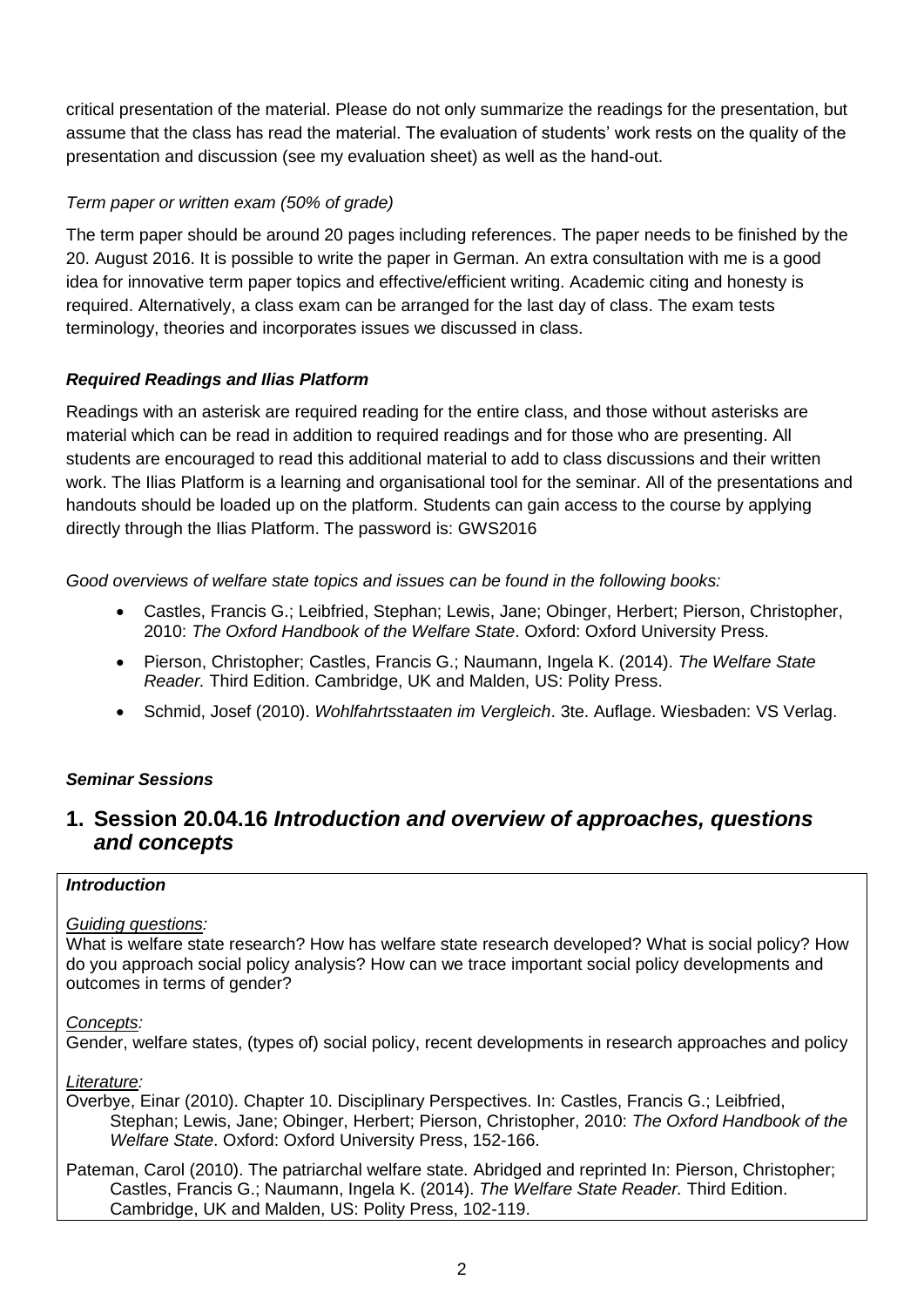Titmuss, Richard (2010). Universalism versus Selection. Abridged and reprinted in: Pierson, Christopher; Castles, Francis G.; Naumann, Ingela K. (2014). *The Welfare State Reader.* Third Edition. Cambridge, UK and Malden, US: Polity Press, 38-46.

# **2. Session 04.05.16** *Models and Methods of Comparison*

## *Models*

## *Guiding questions:*

How does Esping-Andersen characterize his three worlds of welfare state capitalism? What are his criteria for analysis? Can you think of strengths or weaknesses of this approach? How can "gender" be incorporated into his welfare state models? How has there been a development of models since Esping-Andersen?

#### *Concepts:*

Welfare state regime types, commodification, decommodification, historical institutionalism theory, power resources theory

## *Literature:*

\*Esping Andersen, Gosta (1990). Chapter 1. In: *The Three Worlds of Welfare Capitalism*. Princeton: Princeton University Press, 9-34 (especially pages 18-34).

\*Esping-Andersen, Gosta (1990). Chapter 2. In: *The Three Worlds of Welfare Capitalism*. Cambridge: Cambridge University Press, 35-54 (especially pages 47-54).

Arts, Wil A. and Gelissen, John (2010). Chapter 39. Models of the Welfare State. In: Castles, Francis G.; Leibfried, Stephan; Lewis, Jane; Obinger, Herbert; Pierson, Christopher, 2010: *The Oxford Handbook of the Welfare State*. Oxford: Oxford University Press, 569-583.

#### *Methods of Comparison*

#### *Guiding questions:*

According to Sartori, why should one compare? What are Sartori's methodological approaches to comparison? How can one make mistakes when comparing? How would you apply Sartori's sentiment to Esping-Anderson's approach (what is the purpose of Esping-Anderson's comparison)? How is or could gender be a factor in the comparison? How might gender generally be a category of comparison?

#### *Concepts:*

Misclassification, degreeism, concept stretching, most similar system design, most different system design, incommensurability, ladder of abstraction

#### *Literature:*

\*Sartori, Giovanni (1991). Comparing and Miscomparing. In: *Journal of Theoretical Politics* 3 (3), 243- 257.

Amenta, Edwin and Hicks, Alexander (2010). Chapter 7. Research Methods. In: Castles, Francis G.; Leibfried, Stephan; Lewis, Jane; Obinger, Herbert; Pierson, Christopher, 2010: *The Oxford Handbook of the Welfare State*. Oxford: Oxford University Press, 105-120.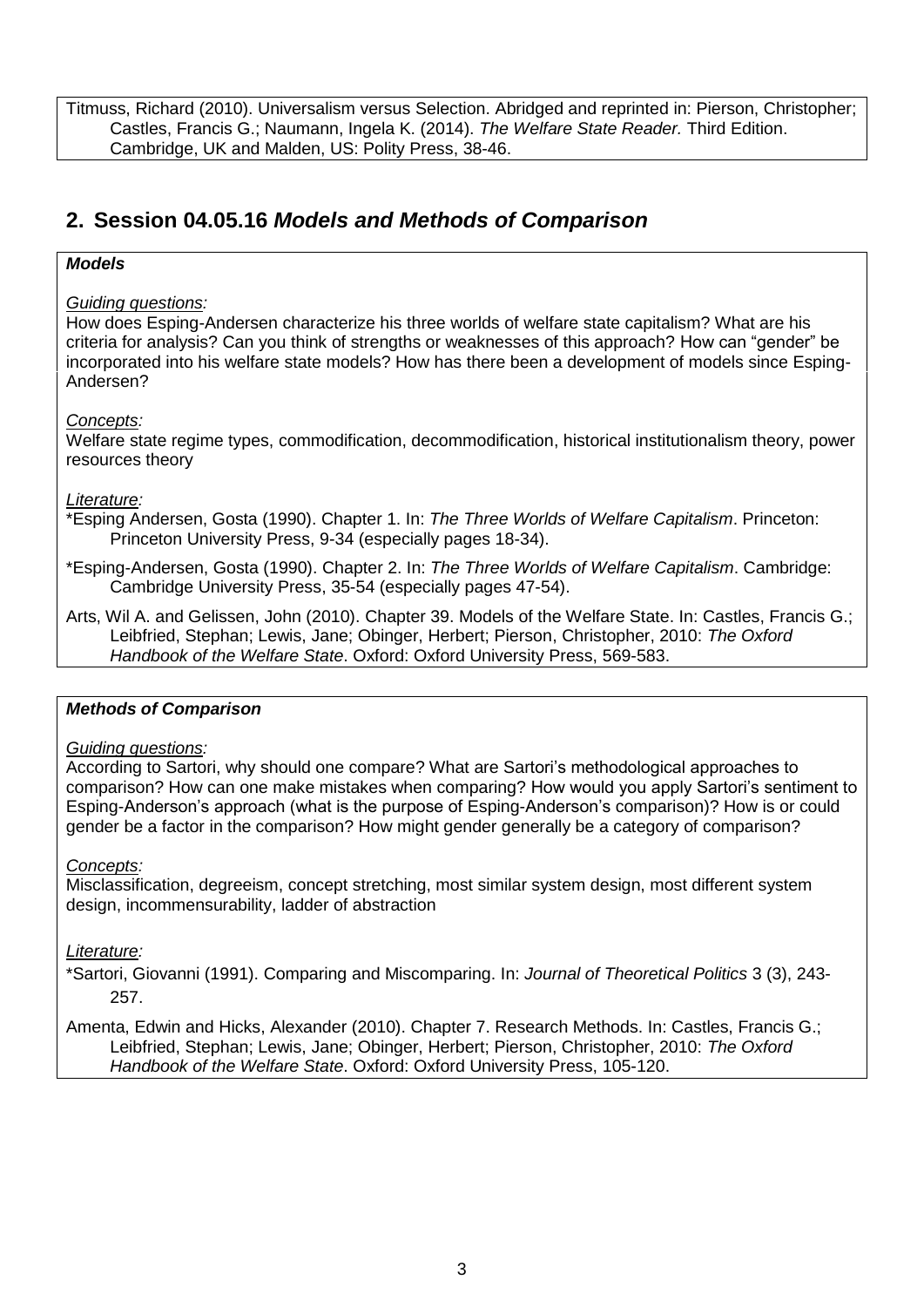# **3. Session 18.05.16** *Social rights, solidarity and dependency*

## *Social Rights*

#### *Guiding questions:*

According to Marshall, how have rights historically developed? According to Marshall, how has economic development shaped the development of social rights? How do women and minorities play into this theory? What are your thoughts on this and how would you speculate on further developments in social rights according to this theory?

#### *Concepts:*

Civil, political and social rights

#### *Literature:*

\*Marshall, TH (1965). Citizenship and Class. In: Marshall, T.H. (1965): *Class, Citizenship and Social Development*. New York, Doubleday Anchor, 71-134. Or in translation: Marshall, TH (1992): Bürgerrechte und soziale Klassen. Zur Soziologie des Wohlfahrtsstaates (Hrsg. und übersetzt von Elmar Rieger) Frankfurt/New York: Campus Verlag, 33-94.

Marshall, TH. (1965). Citzenship and Social Class. Abridged and reprinted In: Pierson, Christopher; Castles, Francis G.; Naumann, Ingela K. (2014). *The Welfare State Reader.* Third Edition. Cambridge, UK and Malden, US: Polity Press, 28-37.

#### *Solidarity and dependency*

#### *Guiding questions*:

How does Orloff critique Esping-Andersen and others on the "power resource" approach to welfare state development? According to Orloff, how can women be incorporated into an analysis of the welfare state? Do you agree with her conclusions?

*Concepts:* 

Power resources, (in)dependency, autonomous household

#### *Literature:*

\*Orloff, Ann Shola (1993). Gender and the social rights of citizenship: State policies and gender relations in comparative research, *American Sociological Review*, Vol. 58, No. 3: 303-328

Fraser, Nancy and Gordon, Linda (1994). A genealogy of dependency: Tracing a keyword of the U.S. welfare state. In: *Signs* 19 (2), Winter, 1994, 309-336.

## **4. Session 01.06.16** *Markets, employment and social insurance*

#### *Market systems*

*Guiding questions:* How do Hall and Soskice conceptualize and characterize their model of political economies? What are the differences between liberal and coordinated market economies in terms of vocational training, exchanging information among companies, corporate strategies for profit-making and building their reputation, specialization and labor regulation/trade union culture? How does the welfare state play a part in these economies?

*Concepts:*

Liberal market economies, coordinated market economies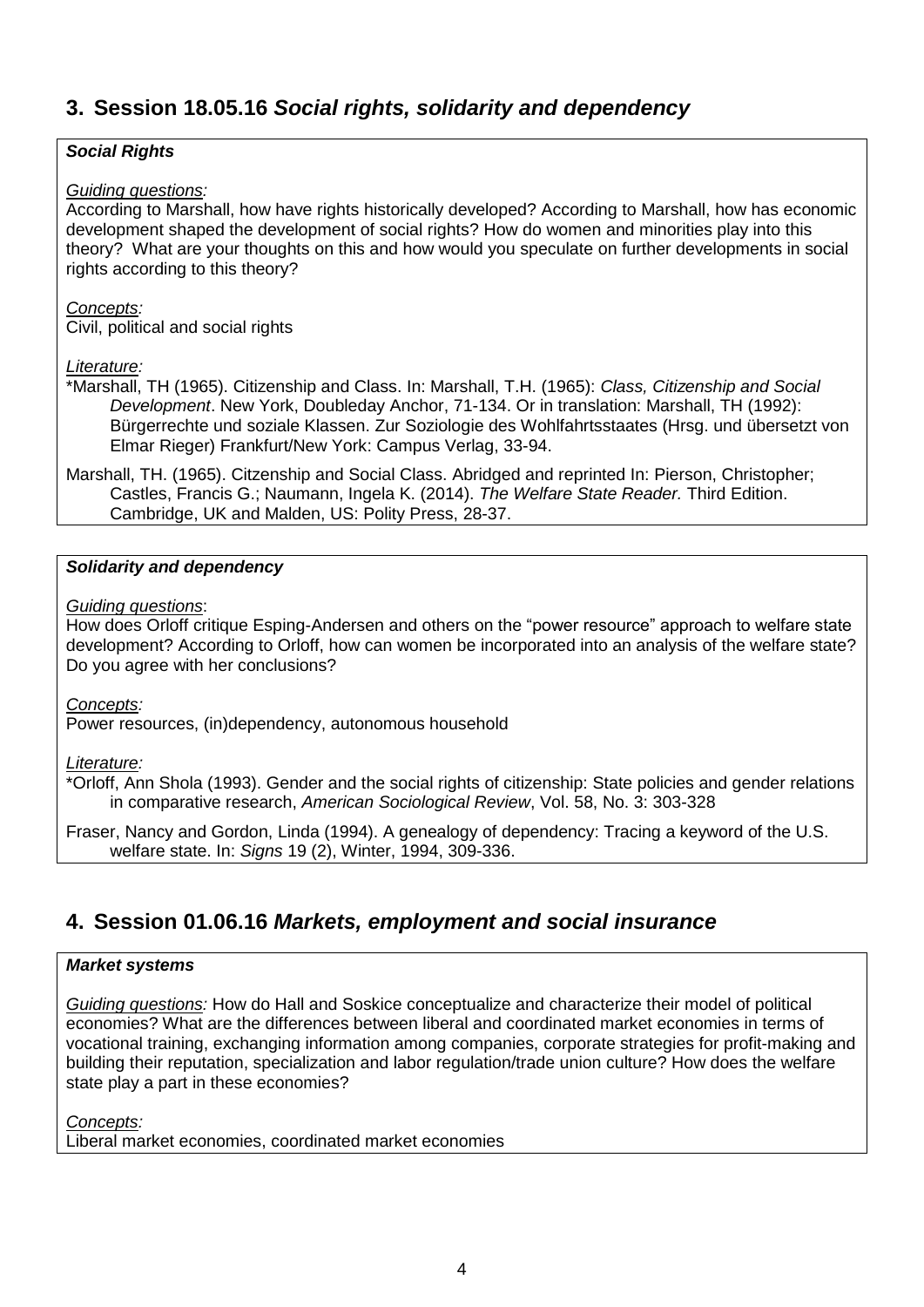## *Literature:*

\*Hall, Pater A. and Soskice, David (2001). Chapter 1: An Introduction to Varieties of Capitalism. In: *Varieties of Capitalism: The Institutional Foundations of Comparative Advantage*. Oxford: Oxford University Press, 1-68 (especially pages 6-44 and 50-51).

Esevez-Abe, Margarita (2009). Gender, inequality, and capitalism: The "varieties of capitalism" and women. In: *Social Politics* 16 (2), 182-191.

Gornick, Janet C. (1999): Gender Equality in the Labour Market. In: Sainsbury, Diane (Hrsg.): Gender and Welfare State Regimes, Oxford, Oxford University Press: 210-242.

## *Employment and social insurance (pensions)*

## *Guiding questions:*

How does Meyer characterize the pension systems in Beveridge and Bismarck models and their current developments, in particular the UK and Germany? How will men and women be effected by these changes, according to the author?

*Concepts:* 

Beveridge and Bismarck models and their pension characteristics

*Literature:*

\*Meyer, Traute (2014). Beveridge not Bismarck! European lessons for men's and women's pensions in Germany. Conference paper. Friedrich Ebert Foundation, 1-30.

Hinrichs, Karl and. Lynch, Julia F (2010). Chapter 24. Old-Age Pensions. In: Castles, Francis G.; Leibfried, Stephan; Lewis, Jane; Obinger, Herbert; Pierson, Christopher, 2010: *The Oxford Handbook of the Welfare State*. Oxford: Oxford University Press, 354-366.

Schmid, Josef (2010). Rentenversicherungssysteme in Europa, in: Schmid, Josef (Hrsg.): Wohlfahrtsstaaten im Vergleich. Soziale Sicherung in Europa: Organisation, Finanzierung, Leistungen und Probleme, 3. völlig überarbeitete Auflage, VS Verlag, Wiesbaden, S. 299-313.

# **5. Session 15.06.16** *Care work, analysis and policy goals*

#### *Care work and analysis*

## *Guiding questions:*

According to Esping-Andersen, what needs to occur in order for women to be included in the Three Models of Welfare State Capitalism? How does Esping-Andersen characterize familialization and defamilialization among his welfare state models? What is state and market defamilialization? How do you find these analytical frameworks useful (or not useful)?

*Concepts:* 

familialization, (state and market) defamilialization

*Literature:*

\*Esping-Andersen, Gosta (2000). Chapter 4: The Household Economy, in *Social Foundations of Postindustrial Economies*. Oxford: Oxford University Press, 47-72.

Leitner, Sigrid (2003). Varieties of familialism. The caring function of the family in comparative perspective. In: *European Societies*. 4/2003, 353-375.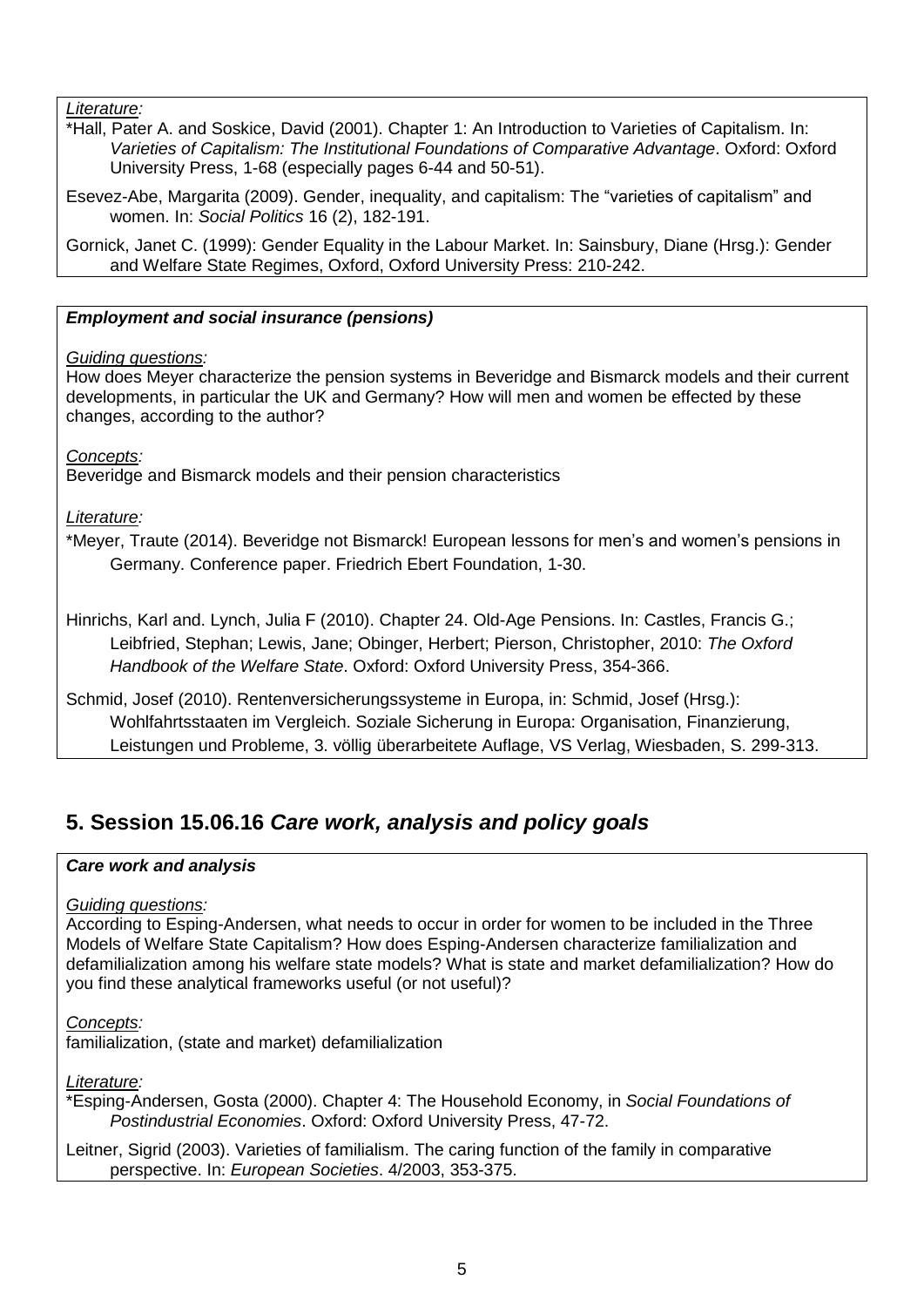## *Policy goals and directions*

## *Guiding questions:*

What are Fraser's principles of gender equity? What kind of welfare states or social policies follow the universal breadwinner model? What kind of welfare states or social policies follow the care-giver parity model? In your opinion, what would a universal caregiver model look like – what kind of economic system would be in place and what social policies would ensue?

## *Concepts:*

Universal breadwinner model, care-giver parity model, universal caregiver model

## *Literature:*

- \*Fraser, Nancy (1996). Gender equality and the welfare state: A postindustrial thought experiment. In: Benhabib, Seyla: *Democracy and Difference: Contesting the Boundaries of the Political*. Princeton: Princeton University Press, 218-241.
- Daly, Mary (2011). What adult worker model? A critical look at recent social policy reform in Europe from a gender and family perspective. In: *Social Politics* 18(1): 1-23.
- Bettio, Francesca; Plantenga, Janneke (2004). Comparing Care Regimes in Europe, *Feminist Economies*, Vol. 10, No. 1, 85-113.

Ostner, Ilona (1995). "Arm ohne Ehemann? Sozialpolitische Regulierung von Lebenschancen für Frauen im internationalen Vergleich." *Aus Politik und Zeitgeschichte* B(36-37), pp. 3-22.

# **6. Session 29.06.16** *Factors of change and measuring outcomes*

## *Factors of change*

## *Guiding questions:*

What standard factors for social policy change are there? According to Levin, how did the European politics and structures have an impact on employment protection in the UK? Were there any surprising factors in this policy making?

## *Theoretical approaches*:

Historical institutionalism, politics matter, state feminism and femocrats, industrialism, neo-Marxism, pluralism, ideas and culture as factors

*Literature:*

- \*Levin, Peter (1997). European social policy and the UK: The Social Charter and the protection of women workers*. Making Social Policy. The Mechanisms of Government and Politics and How to Investigate Them*. P. Levin. Buckingham/Philadelphia, Open University Press, 204-223.
- \*Woods, Dorian R. (2012). Introduction. In: *Family Policy in Transformation. USA and British Policies*. Basingstoke: Palgrave Macmillian, 5-11.

Robert Lieberman (2006). Chapter 1: Race and the limits of social solidarity. American Welfare state development in comparative Perspective. In: Schramm, Sanford F, Joe Soss and Richard C. Fording, (Ed) *Race and the politics of welfare reform*, Michigan: University of Michigan Press, 23- 46.